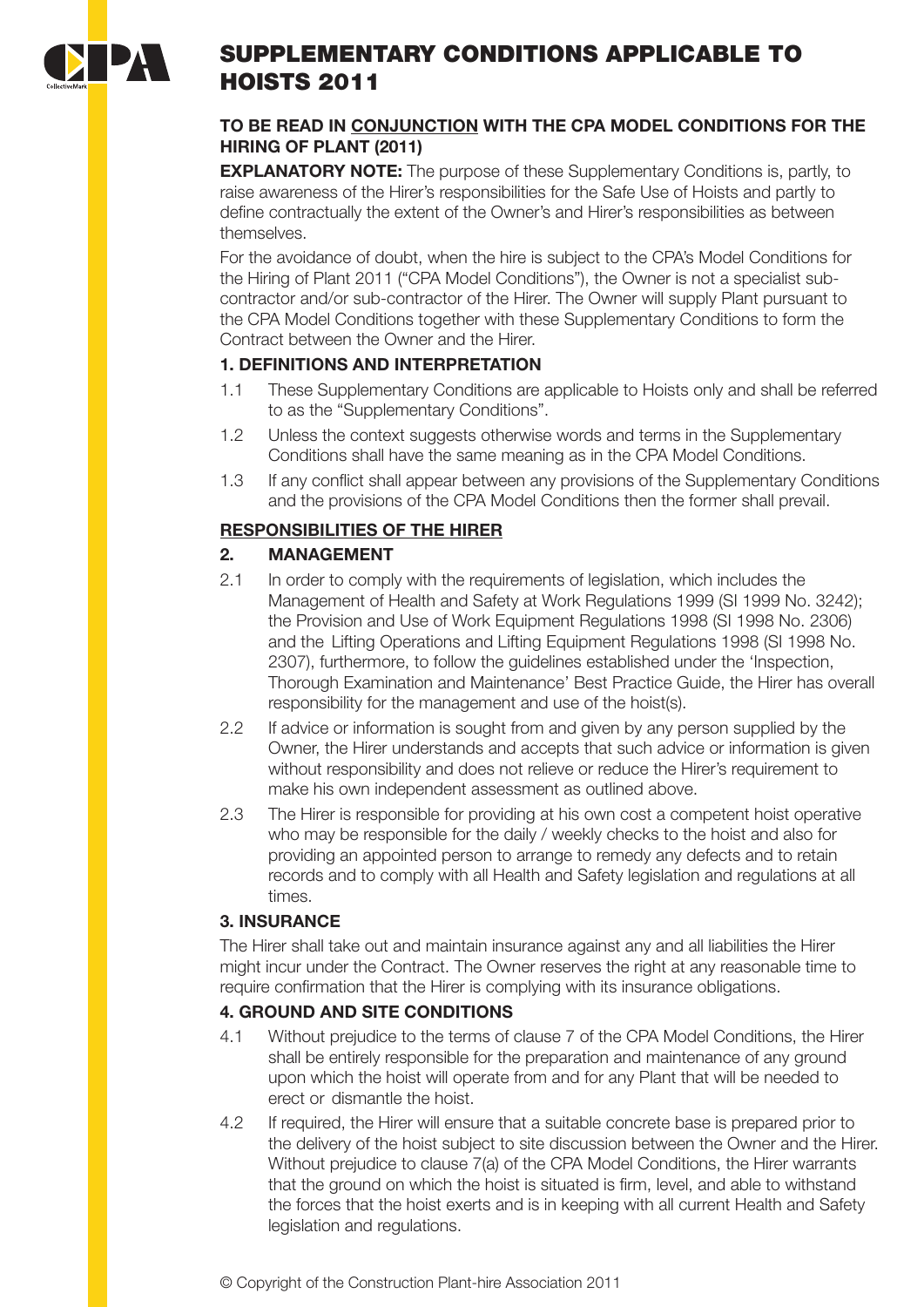

4.3 The Hirer shall be fully liable to the Owner for any damage to the hoist or any associated Plant caused by ground conditions and shall indemnify the Owner and hold the Owner harmless against any liability, expense, loss or damage caused by ground conditions.

## **5. ERECTION AND DISMANTLING**

- 5.1 The Hirer will give the Owner a minimum of one week's (7 calendar days) notice of the date upon which the hoist is to be erected by the Owner. The Hirer will also give the Owner a minimum of one week's (7 calendar days) notice of the date upon which the hoist is to be modified and/or dismantled by the Owner.
- 5.2 If the hoist is to be attached to a structure, then the Hirer must obtain permission to drill into the structure prior to the hoist arriving on site, so as to secure the hoist into position. Any damage caused to the structure will be the responsibility of the Hirer.
- 5.3 The Owner will charge the Hirer for any time spent erecting, dismantling, modifying, adjusting or moving the hoist including re-testing at the rate specified in the Contract or if no rate is specified, at a fair and reasonable rate. The Hirer shall also allow the Owner, or any representative of the Owner, free and unrestricted access to the hoist and any associated Plant and to all areas of their operation.
- 5.4 The hire charge will begin from the date of delivery unless otherwise agreed in writing by the Owner prior to delivery; and will continue daily until the hoist has been completely dismantled and removed from site.
- 5.5 The Hirer will not attempt to adjust or modify the hoist or the attachments thereto without the express written permission of the Owner. If there is a need for the Owner's representative to ensure safe adjustment, modification or movement of the hoist, any reasonable costs incurred by the Owner will be charged to the Hirer.
- 5.6 The Hirer will clear all debris and site rubbish from the hoist platform and equipment prior to dismantling of the hoist. Any reasonable cost incurred by the Owner due to the default of the Hirer in failing to clear all debris and site rubbish will be chargeable to the Hirer.
- 5.7 The Hirer will ensure that the site is kept clear of any obstructions and if necessary, traffic management arrangements are set up and operated correctly. Where the Owner is required to obtain a licence, permission or authorisation to supply traffic management on the Hirer's behalf the Hirer shall indemnify the Owner against any costs and/or expense incurred by the Owner in doing so.
- 5.8 Any costs incurred by the Owner as a result of delays caused on site during dismantling or erection of the hoist platform and equipment will be charged to the Hirer.
- 5.9 Subject to Clause 25 of the CPA Model Conditions, the Hirer shall be liable to the Owner for the agreed fees and charges regardless of any change in the Hirer's circumstances or the circumstances affecting the use to which the Hirer intends or intended to put the hoist to and any decision to accept a cancellation or variation of the Contract in any respect shall be at the Owner's full and entire discretion.
- 5.10 The Hirer will ensure that the building to which the hoist will be attached can withstand the stresses from the loads the Hirer wishes to carry on the hoist. The Hirer will be responsible for any damage caused to the building as a result of any use of the hoist.

### **6. POWER SUPPLY**

- 6.1 If an electric hoist is required, the Hirer will be responsible for the cost in providing the correct power supply for the type of hoist being hired to the base of the hoist or close by, prior to the arrival of the hoist. The power supply will remain available until the hoist has been completely dismantled.
- 6.2 The Hirer will provide a lockable isolator free of any charge if such a lockable isolator is not fixed to the hoist.
- 6.3 The Hirer will be responsible for connecting the power supply to the hoist and testing it. When the hoist is not in use, the Hirer will ensure that the power supply is properly isolated.